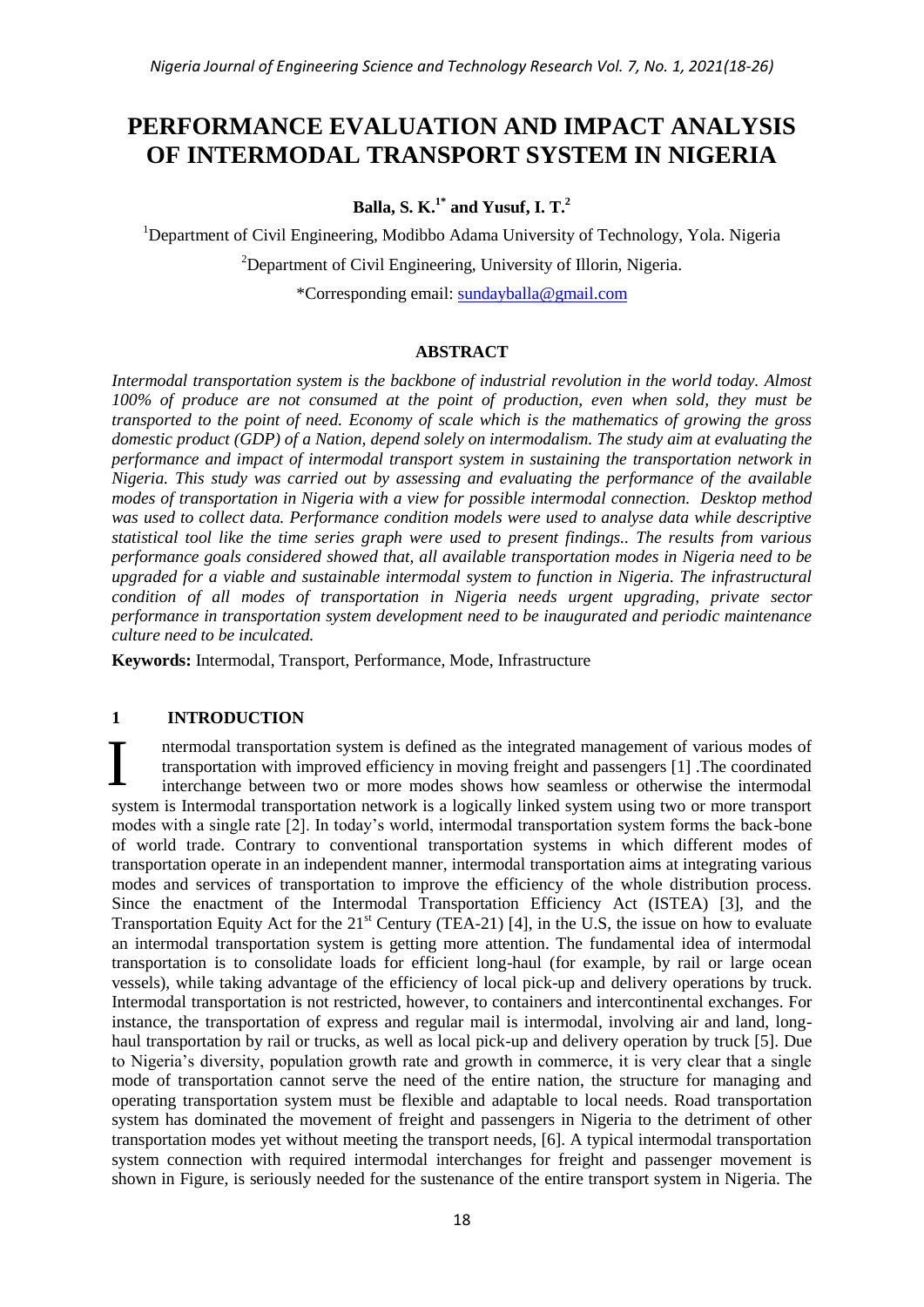seamless connection between road, rail and water seen in Figure 1, is as a result of the existing interchange at the point of connection of the modes, seen in shape of lifting crane, which is the aim of the study. The interchange helps in facilitating the transfer of both freight and passengers from one mode to the other so that expected total travel time is not exceeded. For this system to work effectively, all modes need to be in optimum performance condition. That means, no mode can bring about the delay of cargo or passengers due to infrastructural or operational failures.



Figure 1. A typical intermodal connection [1]

## **2 METHODOLOGY**

The research was carried out by assessing and evaluating the performance of available transportation modes in Nigeria for better understanding of their various advantages. The relationship between two or more modes of transportation is based solely on the way they complement each other in terms of shared advantages. Connectivity amongst modes was sort out from similarities and compatibility. The various transport system existing in Nigeria were analyzed in terms of capacity and safety performance for the possibility of an intermodal connection. Data on the capacity and performance of modes of transportation in Nigeria were collected from desktop studies including relevant journals, books and the internet. The data were analysed using basically the intermodal safety condition performance models below:

If, 
$$
\frac{P}{X_1 + \dots + X_n} > (x_1 + \dots x_n) \times Ca
$$
 (1)

The mode cannot be connected to an intermodal transportation system.

$$
\text{If } \frac{P}{X1 + \dots Xn} < (X_1 + \dots X_n) \ge Ca \tag{2}
$$

The mode is ready for connection as a part of an intermodal transportation system, using an interchange point.

Where:

P = Total number of accidents for the years considered  $(x + ... x)$  = Total number of years considered.

 $Ca = Factor$  of safety for accidents per mode for the years considered given by:

$$
Ca = \frac{Total\ number\ of\ incident}{Total\ number\ of\ facility} \tag{3}
$$

Data were presented using simple statistical tool like the time series graphs.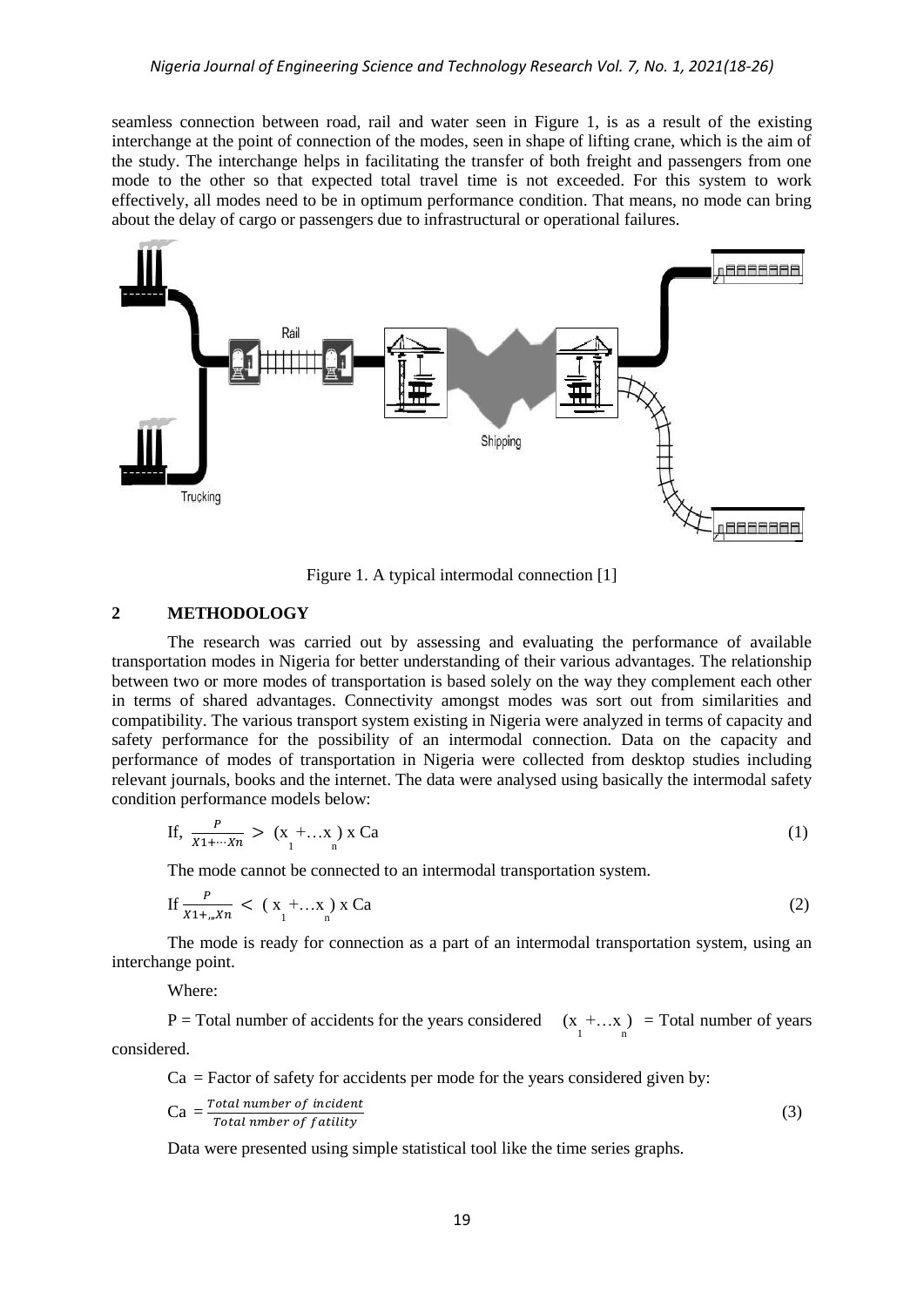#### **3 RESULTS AND DISCUSSION**

### **3.1 Transportation Operation and Performance in Nigeria**

#### *The performance of air transportation in Nigeria between 2004 and 2013*

From available statistic on some performance variables, there has been increase in air transportation in Nigeria from the beginning of the Millennium 2000, [7]. The performance variables considered are passenger patronage, tonnage of freight and flight patronage. Table 1, shows the performance parameters and their indices from 2004 to 2013 [7]. It is noticed that a steady growth in both the loaded and unloaded freight indicate almost 100% increase on loaded freight between year 2004 and 2008, and a corresponding growth of up to 400% on the unloaded freight shows increase patronage of visitors and investors to and from Nigeria, respectively. The passenger movement increased by 21 percent, cargo movement rose by 744.6 percent and aircraft movement increased by 2.3 percent in the year 2008. In the year 2009 and 2010, air traffic figures showed a growth of 17.2 percent and air traffic figures increased by 12.3 percent, showing that air transportation is currently doing well in Nigeria. But, from the same figure it is seen that unloaded freight surpasses loaded freight with a very large margin about 250%. This shows that Nigeria's air-facilities are operating only for the benefit of importers bringing goods into Nigeria, not for the export from Nigeria that is needed for international intermodalism. The statistical time series graph in Figure 2 shows the results of loaded and unloaded freight from 2004-2013 in Nigeria.



Figure 2. loaded and unloaded freight from year 2004-2013

|  | Table 1. Air performance data from 2004-2013 [7] |  |  |  |
|--|--------------------------------------------------|--|--|--|
|--|--------------------------------------------------|--|--|--|

| Performance                                  | Year    |         |         |         |         |                          |         |         |               |           |
|----------------------------------------------|---------|---------|---------|---------|---------|--------------------------|---------|---------|---------------|-----------|
| Parameter                                    | 2004    | 2005    | 2006    | 2007    | 2008    | 2009                     | 2010    | 2011    | 2012          | 2013      |
| Freight<br>Loaded<br>$(000 \text{ tonnes})$  | 11,923  | 12,726  | 18,052  | 19,972  | 22,518  | 24,214                   | 25,119  | 25,784  | 27,609        | 30,106    |
| Unloaded<br>freight<br>$(000 \text{tonnes})$ | 15,302  | 15,266  | 20,785  | 55,160  | 62,158  | 66,201                   | 69,310  | 74,200  | 78,129        | 81,014    |
| Passengers<br>departing                      | 533,525 | 624,174 | 652,019 | 646,777 | 733.445 | 782,30<br>$\overline{0}$ | 809.161 | 848,400 | 900,000       | 961,342   |
| Transiting<br>passengers                     | 163,776 | 139.503 | 91.344  | 31.260  | 27,857  | 25,049                   | 21.428  | 18.604  | 15,852        | 12.400    |
| Arriving<br>passengers                       | 519.987 | 609.984 | 614,307 | 614.307 | 711.781 | 767.20<br>$\Omega$       | 849.119 | 978.124 | 1.200.4<br>00 | 1.542.670 |
| Aircraft arriving                            | 16,996  | 7,009   | 6,930   | 7,869   | 9,097   | 11.207                   | 11,940  | 13.100  | 13,789        | 16,800    |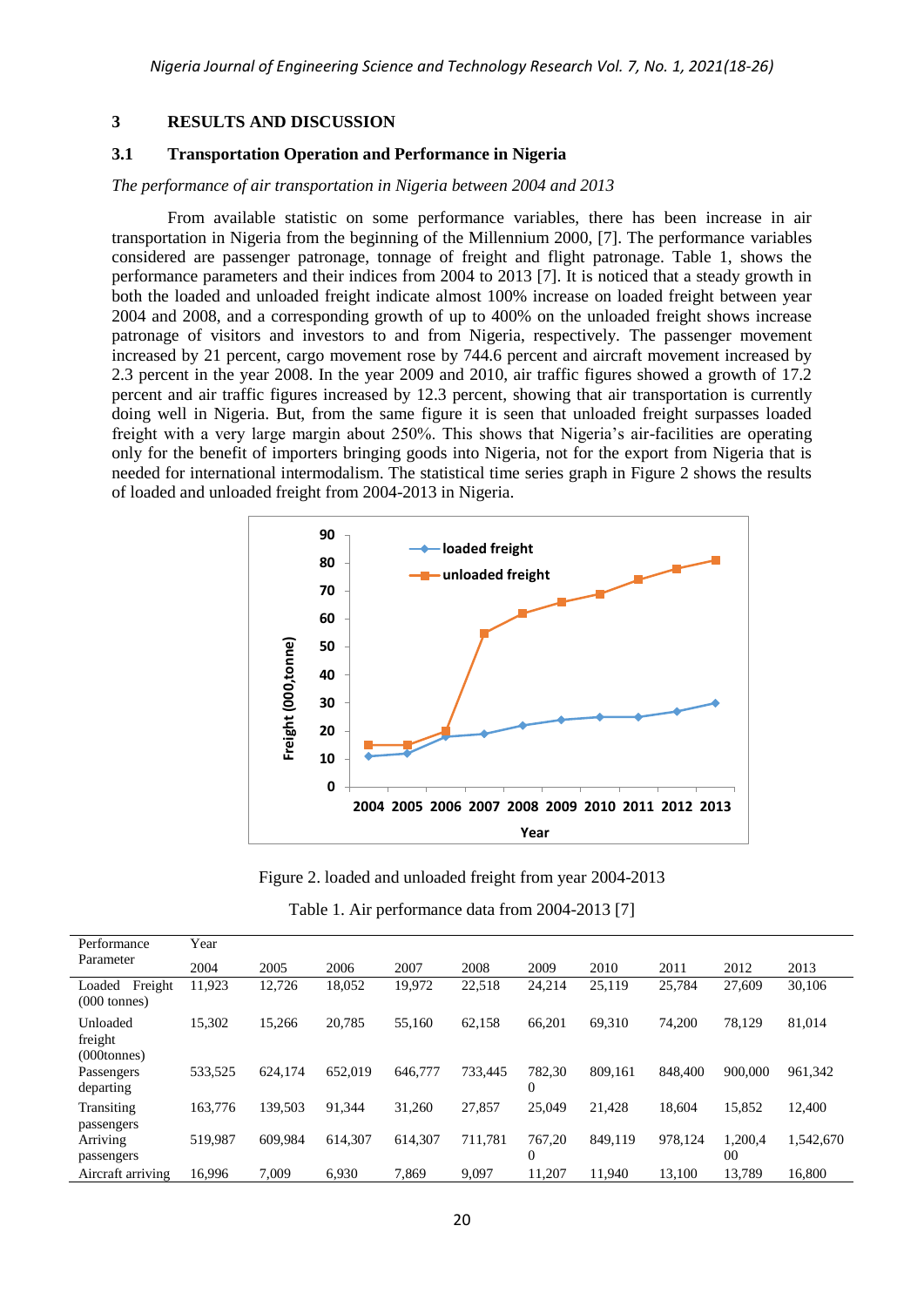# **3.2 Rail Transportation**

Today, Nigerian Railway Corporation operates a network of rail totaling 3,505 kilometers (2,178 miles) of single line tracks with 1,067mm gauge [8]. The Nigerian Railway Corporation as of 2002 carries annual freight traffic of less than 100,000 tons [8]. Nigeria has no railway lines to other neighboring countries, except for the proposed big gauge rail line from Kano-Maradi in Niger republic which is yet to see the light of day. The growth of the railway transport market in Nigeria is far much lower than the rest of the world. In Nigeria today, road had taken over the function of rail in freight and passenger transportation [9]. Table 2 shows a comparison between rail and road in freight transport from 2004-2013.

| Year | Import     | Tonnage by rail | Percentage | Tonnage by<br>road | Percentage |
|------|------------|-----------------|------------|--------------------|------------|
| 2004 | 4,690,585  | 4,832           | 0.10       | 4,685,755          | 99.89      |
| 2005 | 4,600,575  | 2,752           | 0.06       | 4,603,823          | 99.94      |
| 2006 | 4,326,542  | 2,752           | 0.66       | 4,323,790          | 99.94      |
| 2007 | 6,541,330  | 15,320          | 0.23       | 6,526,010          | 99.77      |
| 2008 | 7,271,662  | 18,381          | 0.24       | 7,702,241          | 99.76      |
| 2009 | 9,046,522  | 20,642          | 0.23       | 9,025,880          | 99.77      |
| 2010 | 10,201,011 | 20,124          | 0.20       | 10,180,887         | 99.80      |
| 2011 | 12,012,711 | 22,471          | 0.19       | 11,990,240         | 99.81      |
| 2012 | 12,788,412 | 20,701          | 0,16       | 12,767,711         | 99.84      |
| 2013 | 15,891,721 | 23,264          | 0.15       | 15,868,457         | 99.86      |

Table 2. Import cargo conveyed by rail and road in Nigeria from 2004-2013 [9]

Using a time-series graph, the relationship between the tonnage of freight carried by rail and road is presented as shown in Figure 3. The steady decline in the tonnage carried by rail indicates an urgent need for rehabilitation of the railway sector to support the road that is being over stretched. Railway is design to carry more tonnage of freight as compared to road. A single 15-barge tow of a ship is equivalent to 225 rail-cars which in turn is equivalent to 870 trailer trucks. That means only two 112 rail car trains can carry the load of 870 trailers, relieving the road from unnecessary stress that could cause a lot of damage to the road.



Figure 3. Percentage tonnage of freight carried by road and rail in Nigeria (2004-2013)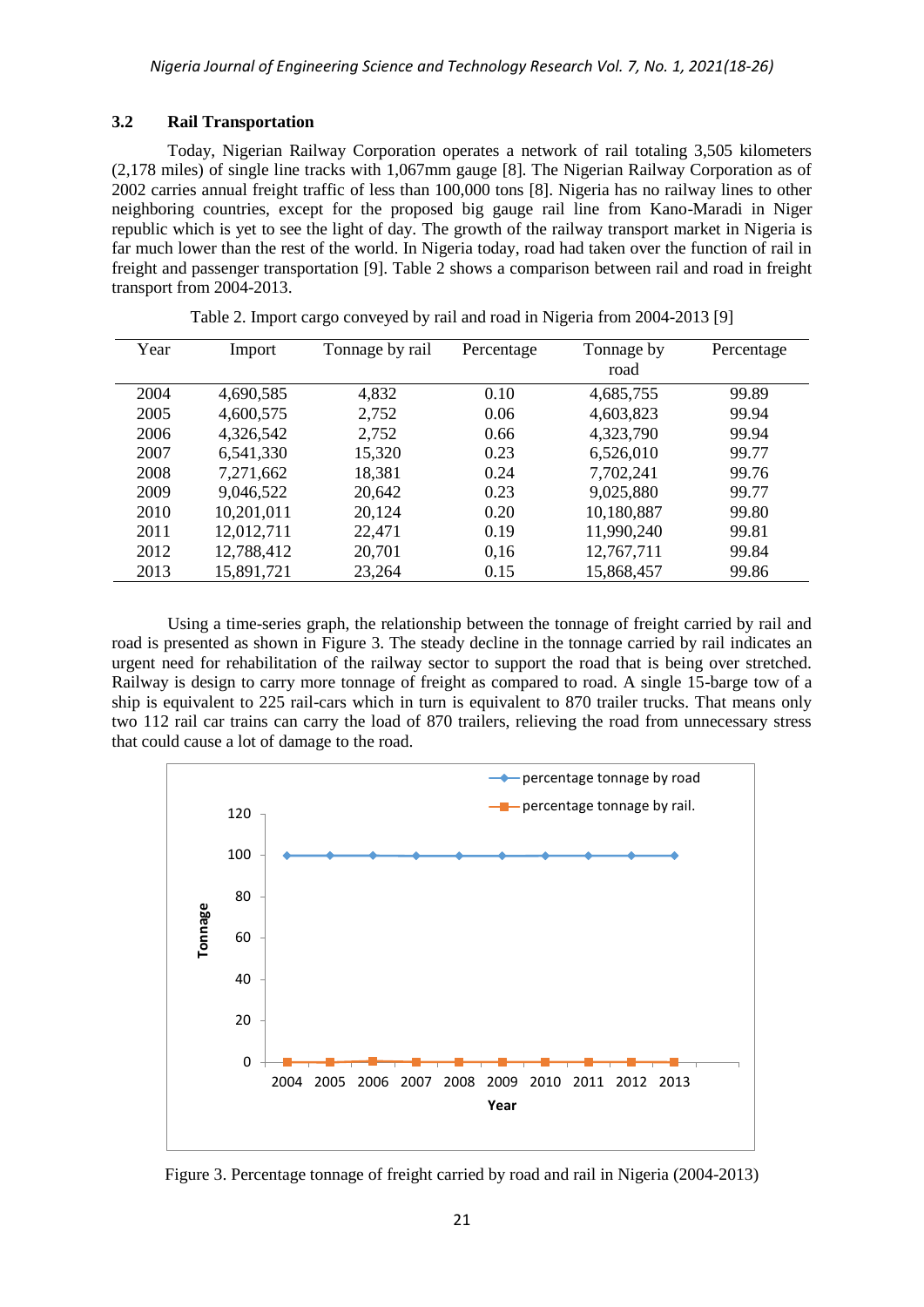## **3.3 Analysis of Safety Performance of Road, Rail, Water and Air Transportation Based On Accident Data for Intermodal Connection in Nigeria**

The analysis of safety performance goal of available modes of transportation for intermodal connection in Nigeria was strictly based on accidents and fatality data that occurred within a period of time. The accident data used in computing the summary of average values of mode accidents per year in Nigeria, were obtained from: 1) Road accident data from 1990-2012 [10]. 2) Rail accidents 1990- 2005 from [11], this value is inclusive of number of derailment, collisions, washouts, broken rail and loss of control. 3) Boat and Ferry accidents in Port Harcourt waterways 2004-2010 and 2004-2016 respectively [12, 13]. 4) Air accidents 1969-2012 [14].

| Year  |       | <b>RTA</b> |       | Total  | Casualty |         | Total  |
|-------|-------|------------|-------|--------|----------|---------|--------|
|       | Fatal | Serious    | Minor |        | Killed   | Injured |        |
| 1990  | 6140  | 8796       | 6998  | 21934  | 8154     | 22786   | 30940  |
| 1991  | 6719  | 8982       | 6845  | 22546  | 9525     | 24508   | 34033  |
| 1992  | 6986  | 9324       | 6554  | 22864  | 9620     | 25759   | 35379  |
| 1993  | 6735  | 8443       | 6281  | 21459  | 9454     | 24146   | 33600  |
| 1994  | 5407  | 7522       | 5275  | 18204  | 7440     | 17938   | 25378  |
| 1995  | 4701  | 7276       | 5053  | 17030  | 6647     | 14561   | 21208  |
| 1996  | 4790  | 6964       | 6488  | 18242  | 6364     | 15290   | 21654  |
| 1997  | 4800  | 7701       | 4987  | 17488  | 6500     | 10786   | 17286  |
| 1998  | 4757  | 7081       | 4300  | 16138  | 6538     | 17341   | 23879  |
| 1999  | 4621  | 6888       | 4356  | 15865  | 6797     | 17728   | 24523  |
| 2000  | 5287  | 6820       | 4499  | 16606  | 8473     | 20677   | 29150  |
| 2001  | 6966  | 8185       | 5379  | 20530  | 9946     | 23249   | 33195  |
| 2002  | 4029  | 7190       | 3325  | 14544  | 7407     | 22112   | 29519  |
| 2003  | 3910  | 7882       | 2572  | 14364  | 6452     | 18116   | 24568  |
| 2004  | 3275  | 6949       | 4051  | 14275  | 5351     | 16897   | 22249  |
| 2005  | 2299  | 4143       | 2620  | 9062   | 4515     | 15779   | 20298  |
| 2006  | 2600  | 5550       | 964   | 9114   | 4944     | 17390   | 22334  |
| 2007  | 2162  | 4812       | 1503  | 8477   | 4673     | 17794   | 22467  |
| 2008  | 3024  | 5671       | 2646  | 11341  | 6661     | 27980   | 34641  |
| 2009  | 2460  | 6024       | 2370  | 10854  | 5693     | 27270   | 32963  |
| 2010  | 1178  | 2819       | 1333  | 5330   | 4065     | 18095   | 22160  |
| 2011  | 1764  | 2485       | 516   | 4765   | 4372     | 17464   | 21836  |
| 2012  | 1953  | 3106       | 1210  | 6269   | 4260     | 20757   | 25017  |
| Total | 96563 | 150613     | 90125 | 337301 | 153853   | 454423  | 608277 |

Table 3. Statistics of Road Traffic Accident in Nigeria 1990-2012 [10]

Table 4. Statistics of Railroad Accidents in Nigeria: 1997-2005 [11]

| Accident<br>Type | 1997           | 1998 | 1999 | 2000 | 2001 | 2002 | 2003 | 2004           | 2005 | Total<br>Accident<br>Type |
|------------------|----------------|------|------|------|------|------|------|----------------|------|---------------------------|
| Derailment       | 85             | 106  | 114  | 47   | 47   | 32   | 36   | 55             | 31   | 553                       |
| Collision        | 16             | 14   | 27   | 17   | 29   | 19   | 23   | 12             | 7    | 169                       |
| Washouts         | 8              | 11   | 12   | 24   | 4    | 6    | 9    | 4              | 3    | 81                        |
| <b>Broken</b>    | 6              | 8    | 17   | 3    | 3    | 11   | 13   | 11             | 5    | 77                        |
| Rails            |                |      |      |      |      |      |      |                |      |                           |
| of<br>Loss       | $\overline{a}$ | 25   | 17   | 16   | 6    | 16   | 3    | $\overline{2}$ | 5    | 90                        |
| Control          |                |      |      |      |      |      |      |                |      |                           |
| Total            | 115            | 164  | 187  | 107  | 85   | 84   | 84   | 89             | 51   | 970                       |
| Accident         |                |      |      |      |      |      |      |                |      |                           |
| per Year         |                |      |      |      |      |      |      |                |      |                           |
|                  |                |      |      |      |      |      |      |                |      |                           |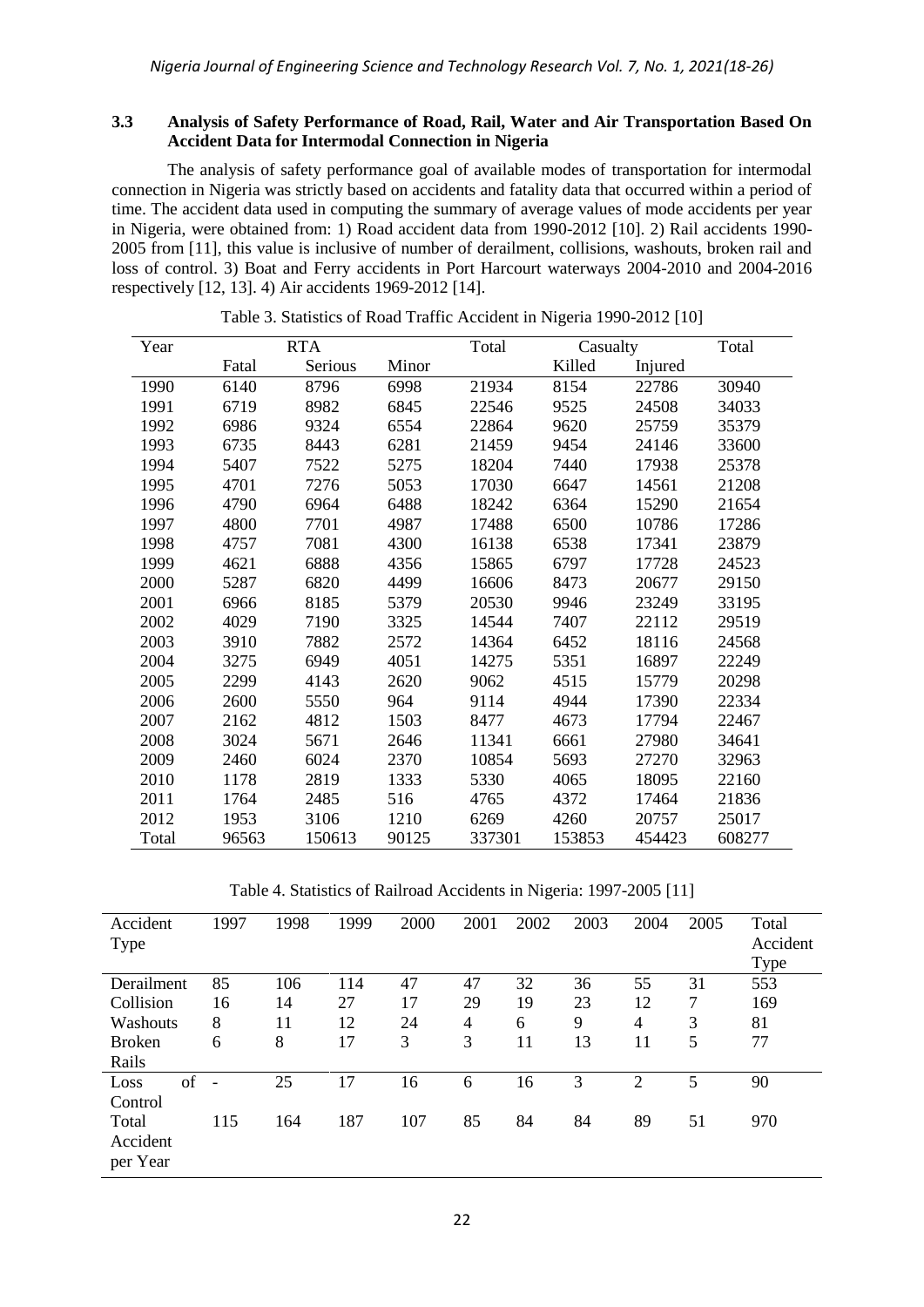| Year  | No of Boats involved | Non-fatal | Fatal |
|-------|----------------------|-----------|-------|
| 2004  | 78                   | 44        | 34    |
| 2005  | 83                   | 36        | 47    |
| 2006  | 64                   | 38        | 26    |
| 2007  | 56                   | 28        | 28    |
| 2008  | 39                   |           | 32    |
| 2009  | 41                   | 29        | 12    |
| 2010  | 26                   | 22        | 4     |
| Total | 382                  | 200       | 182   |

Table 5. Statistics of Waterway Accidents (boats) in Port-Harcourt Waterways, Nigeria: 2004-2010 [12]

Table 6. Statistics of Ferry Accidents in Port-Harcourt Waterways.2004-2016 [13]

| Year  | No of Ferry Involved | Non-fatal accident | Fatal accident   |
|-------|----------------------|--------------------|------------------|
| 2004  | 63                   | 21                 | 42               |
| 2005  | 48                   | 48                 | $\boldsymbol{0}$ |
| 2006  | 61                   | 34                 | 27               |
| 2007  | 46                   | 17                 | 29               |
| 2008  | 32                   | 12                 | 20               |
| 2009  | 35                   | 10                 | 25               |
| 2010  | 42                   | 26                 | 16               |
| 2011  | 26                   | 21                 | 5                |
| 2012  | 15                   | 13                 | $\overline{2}$   |
| 2013  | 21                   | 19                 | 2                |
| 2014  | 12                   | 11                 |                  |
| 2015  | 8                    | 6                  | 2                |
| 2016  |                      | 11                 | 3                |
| Total | 402                  | 249                | 174              |

Table 7. .Statistics of Air Accident (Planes and Helicopters) in Nigeria 1969-2012 [14]

| Year | Plane                         | Place          | Frequency      | Dead         | <b>Survivors</b> |
|------|-------------------------------|----------------|----------------|--------------|------------------|
| 1969 | Nigeria Airways               |                |                | 87           |                  |
| 1975 | Royal Jordanian               | Kano           |                | 5            | 166              |
| 1978 | Nigerian Airways              | Kano           |                | 16           |                  |
| 1983 | Nigerian Airways              | Enugu          |                | 53           |                  |
| 1988 | <b>Skypower Brandeironate</b> | <b>Illorin</b> |                | All on board |                  |
| 1990 | Okada Air                     | Sokoto         |                |              | 55               |
| 1991 | <b>British Helicopter</b>     | Akwa Ibom      |                | 9            |                  |
| 1991 | <b>Cessna Citation</b>        |                |                | All on board |                  |
| 1991 | Okada Air                     | Sokoto         |                | 3            | 50               |
| 1991 | Nigeria Airways               | Saudi          | 4              | 261          |                  |
|      |                               | Arabia         |                |              |                  |
| 1992 | Nigeria Airways               | Lagos          |                | 200          |                  |
| 1995 | Harka Air Service             | Lagos          |                | 16           |                  |
| 1995 | Nigeria Airways               | Kaduna         | 2              | 9            |                  |
| 1996 | Ibrahim Abacha                | Kano           |                | 14           |                  |
| 1996 | <b>ADC</b> Air                | Lagos          | 2              | 151          |                  |
| 1997 | Skypower<br><b>Express</b>    | Yola           |                | 5            |                  |
|      | Airways                       |                |                |              |                  |
| 1997 | <b>NAF</b> Dornier            | Borno          | $\overline{2}$ |              | 10               |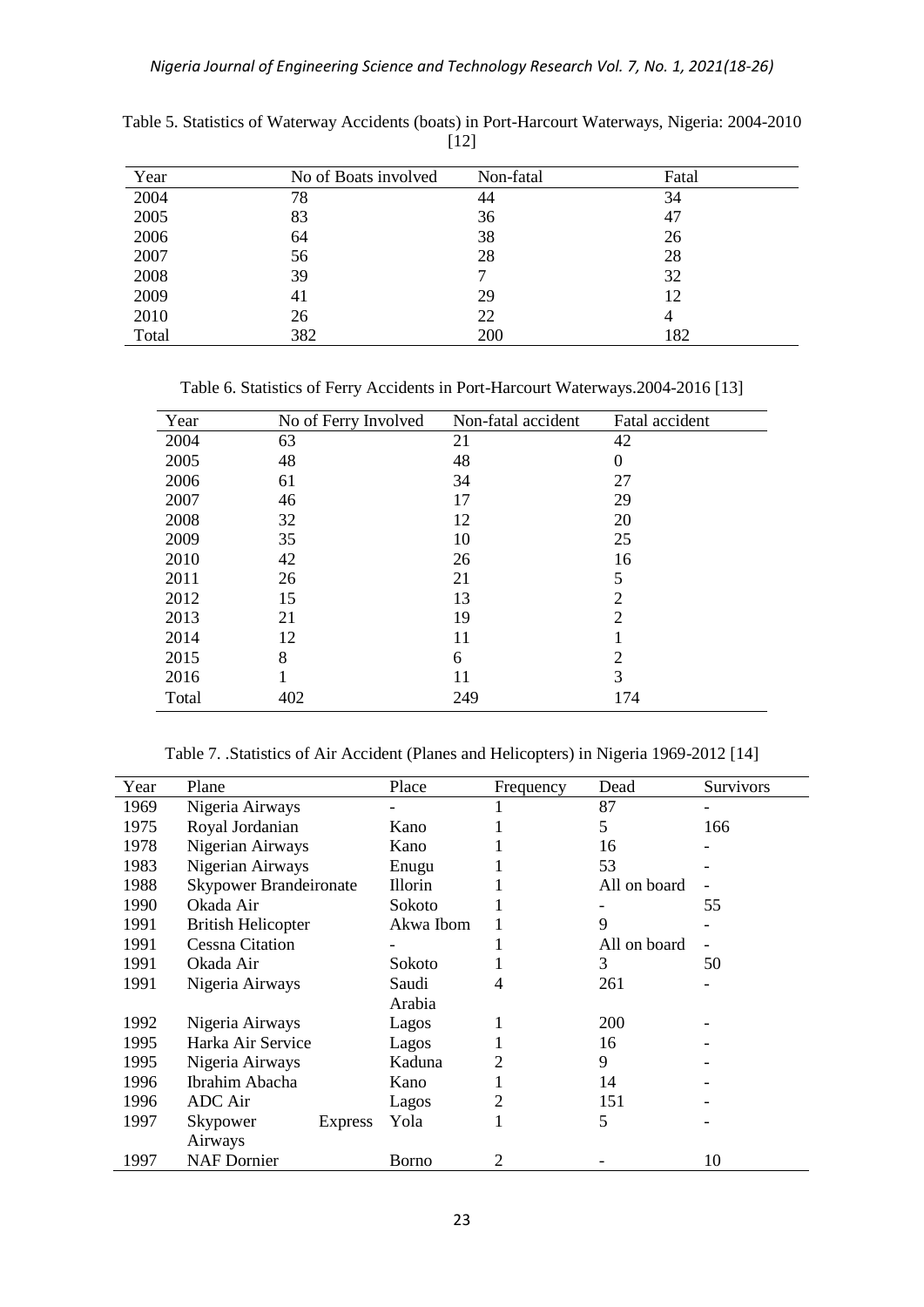| 2000  | Skypower Express Air        | Abuja              | 1  | 17           |              |
|-------|-----------------------------|--------------------|----|--------------|--------------|
| 2000  | Dornier Aircraft            | Niger-Delta        | 2  |              | 6            |
| 2002  | <b>EAS Airlines</b>         | Kano               | 1  | 148          | 29           |
| 2004  | <b>Hydro Cargo Brussels</b> | Bauchi             |    |              | All on board |
| 2004  | PAA Helicopter              | Delta State        | 1  | 4            |              |
| 2004  | Kenya Airlines              | Lagos              | 3  |              | All on board |
| 2005  | <b>ADC</b>                  | Yola               | 1  |              | All on board |
| 2005  | Bellview                    | Ogun State         | 1  | 117          |              |
| 2005  | Chachangi Airlines          | Lagos              | 1  |              | 53           |
| 2005  | Chachangi Airlines          | Jos                |    |              | All on board |
| 2005  | Harka Air Services          | Lagos              | 1  | All on board |              |
| 2005  | Air France                  | Port-              |    |              | All on board |
|       |                             | Harcourt           |    |              |              |
| 2005  | Lufthansa Aircraft          | Lagos              | 1  |              | All on board |
| 2005  | Bellview                    | Ogun-State         | 1  | 117          |              |
| 2005  | Sosoliso                    | Port-              | 9  | 106          |              |
|       |                             | Hacourt            |    |              |              |
| 2006  | 18-Seater Dornier           | <b>Benue State</b> | 1  | 15           | 3            |
| 2006  | <b>ADC</b> Airlines         | Abuja              | 1  | 96           | 18           |
| 2011  | Beach-Craft                 | Kaduna             | 1  | 1            |              |
| 2012  | Police Chopper              | Plateau St         | 1  | 4            |              |
| 2012  | Dana Air plane              | Lagos              | 2  | 153          |              |
| Total | 39                          |                    | 55 |              |              |

From the results in Tables 3 to 7 of accidents that occurred on the various modes of transportation considered, the average values of mode accidents in Table 8, was computed.

| Table 8. Summary of Average Values of Mode Accidents per year in Nigeria |  |
|--------------------------------------------------------------------------|--|
|                                                                          |  |

| Mode        | No of years      | Total number of<br>accidents (P) | Average number of accidents<br>per year |
|-------------|------------------|----------------------------------|-----------------------------------------|
|             | $(x1+\cdots,xn)$ |                                  | $(\ddot{x})=$<br>$X1 + \cdots Xn$       |
| Road        | 22yrs(1990-2012) | 337301                           | 15332                                   |
| Railway     | 9yrs(1990-2005)  | 970                              | 108                                     |
| Airway      | 43yrs(1969-2012) | 55                               | 1                                       |
| Waterway-   |                  |                                  |                                         |
| <b>Boat</b> | 10yrs(2004-2014) | 514                              | 52                                      |
| Ferry       | 10yrs(2004-2014) | 350                              | 35                                      |

# **3.4 Computation for Intermodal Connectivity Based On Safety (Accidents and Fatality) of Transportation Modes Considered**

The intermodal safety condition performance index connectivity model derived by [15], was used to analyse the computed modes accidents data for proposed seamless intermodal connectivity for available modes of transportation in Nigeria. This safety connectivity condition models are given in equations 1 and 2 in the methodology.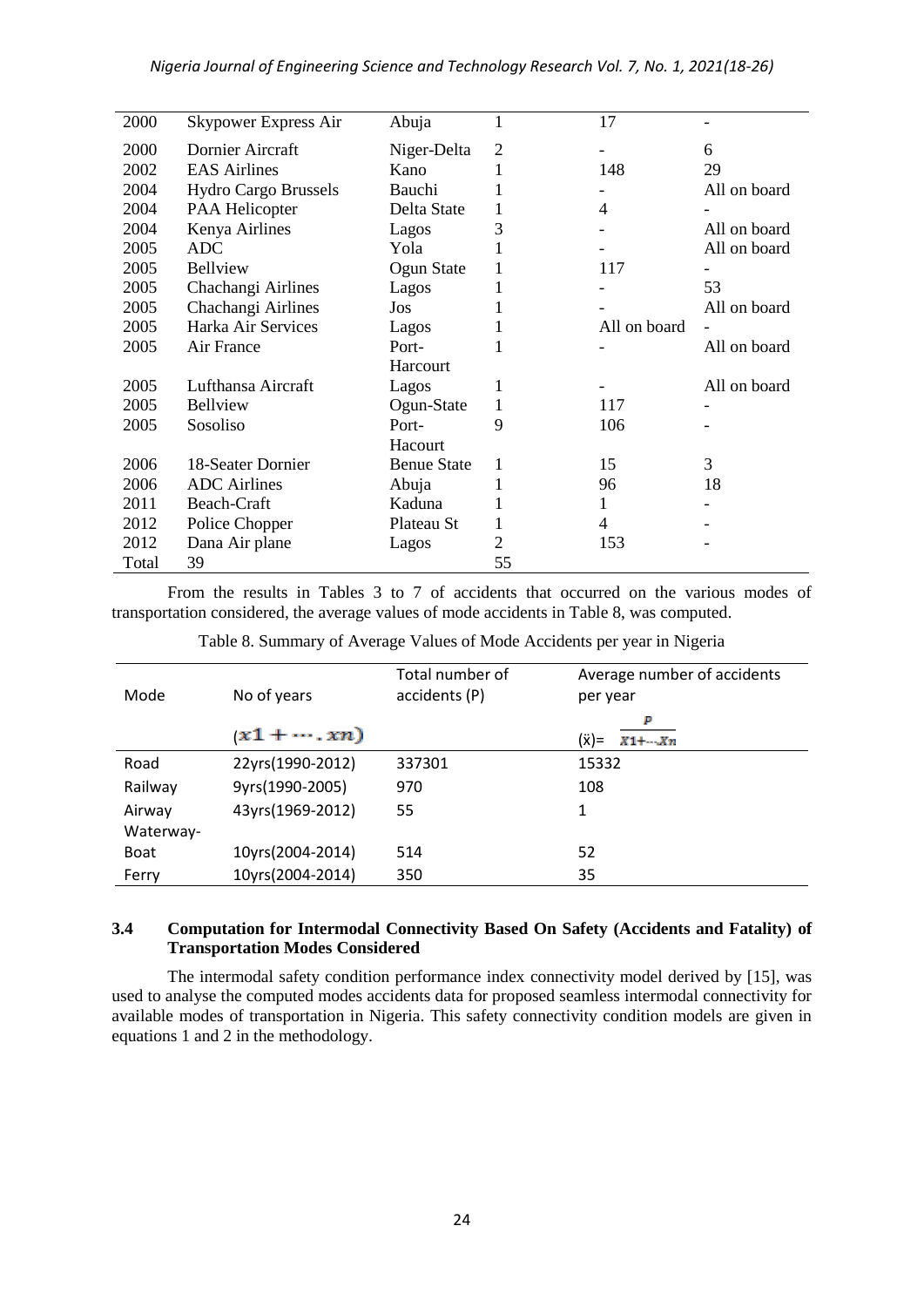| Mode        | Total number of incident(I) Total number of fatality $(F)$ |       | Safety factor ( Ca = $\frac{1}{b}$ ) |
|-------------|------------------------------------------------------------|-------|--------------------------------------|
| Road        | 337301                                                     | 96563 | 3.5                                  |
| Railway     | 970                                                        | 970   |                                      |
| Air         | 55                                                         | 55    |                                      |
| Water: Boat | 387                                                        | 183   | 2.1                                  |
| Ferry       | 402                                                        | 174   | 2.3                                  |

Table 9. Computed values of safety factors ( Ca) for considered modes of transportation

From results obtained for safety factors for the various modes of transportation in Nigeria as of now, the analysis was made using the safety condition models for proposed intermodal connections and the outcome is in Table 10.

Table 10. Results of Mode Intermodal Connectivity Condition Based on Safety (Acceptable number of accidents)

| Mode        | Condition for intermodalism                                   | Remark                                         |
|-------------|---------------------------------------------------------------|------------------------------------------------|
| Road        | $\frac{P}{X_1 + \cdots X_n}$ > $(x_1 + \ldots x_n)$ x Ca      | Not ready, need upgrading to<br>meet standard. |
| Railway     | $\frac{P}{X_1 + \cdots X_n}$ > $(x_1 + \ldots x_n)$ x Ca      | Not ready, need upgrading to<br>meet standard. |
| Air         | $\frac{r}{x_1 + \cdots + x_n} < (x_1 + \ldots x_n) \times Ca$ | Ready but needs intermodal<br>terminals.       |
| <b>Boat</b> | $\frac{P}{X_1 + \cdots X_n}$ > $(x_1 + \ldots x_n)$ x Ca      | Not ready, need upgrading to<br>meet standard. |
| Ferry       | $\frac{P}{X_1 + \cdots X_n}$ > $(x_1 + \ldots x_n)$ x Ca      | Not ready, need upgrading to<br>meet standard. |

Due to Nigeria's diversity, population growth rate and growth in commerce, it is very clear that a single mode of transportation cannot serve the need of the entire nation, the structure for managing and operating transportation system must be flexible and adaptable to local needs. Road transportation system has dominated the movement of freight and passengers in Nigeria to the detriment of other transportation modes yet without meeting the transport needs, [6]. It is very paramount at this critical stage were the government is interested in the diversification of Nigeria's transportation modes to include rail, for intermodalism to be considered and implemented. Also it is known that train carries far greater freight than truck reducing the number of trucks in freight lifting and weight of load on the roads. It was discovered from the study using the safety condition models, that only air transport is ready based on safety for intermodal system but it has no viable intermodal interchange with other modes.

## **4 CONCLUSIONS**

Based on the outcome of the study, it was discovered that the performance goals of individual mode of transportation in Nigeria do not meet up with conditions and standards for intermodal connections. The capacity of road in Nigeria is more than overstretched while the existing railway is almost abandoned and neglected. The air transportation is doing good in terms of passengers and freight but poor in infrastructure. A lot is required in terms of upgrading the infrastructural and operational conditions of the available modes of transportation in Nigeria to meet up with the required standards for intermodalism. The government should revitalize all inland water-ways by dredging and construction of harbors for easy access, also old and new railway should play there required role of carrying freight off the road. Annual performance records of all available transportation modes should help in facilitating intermodal integration of modes for sustainable transportation system.